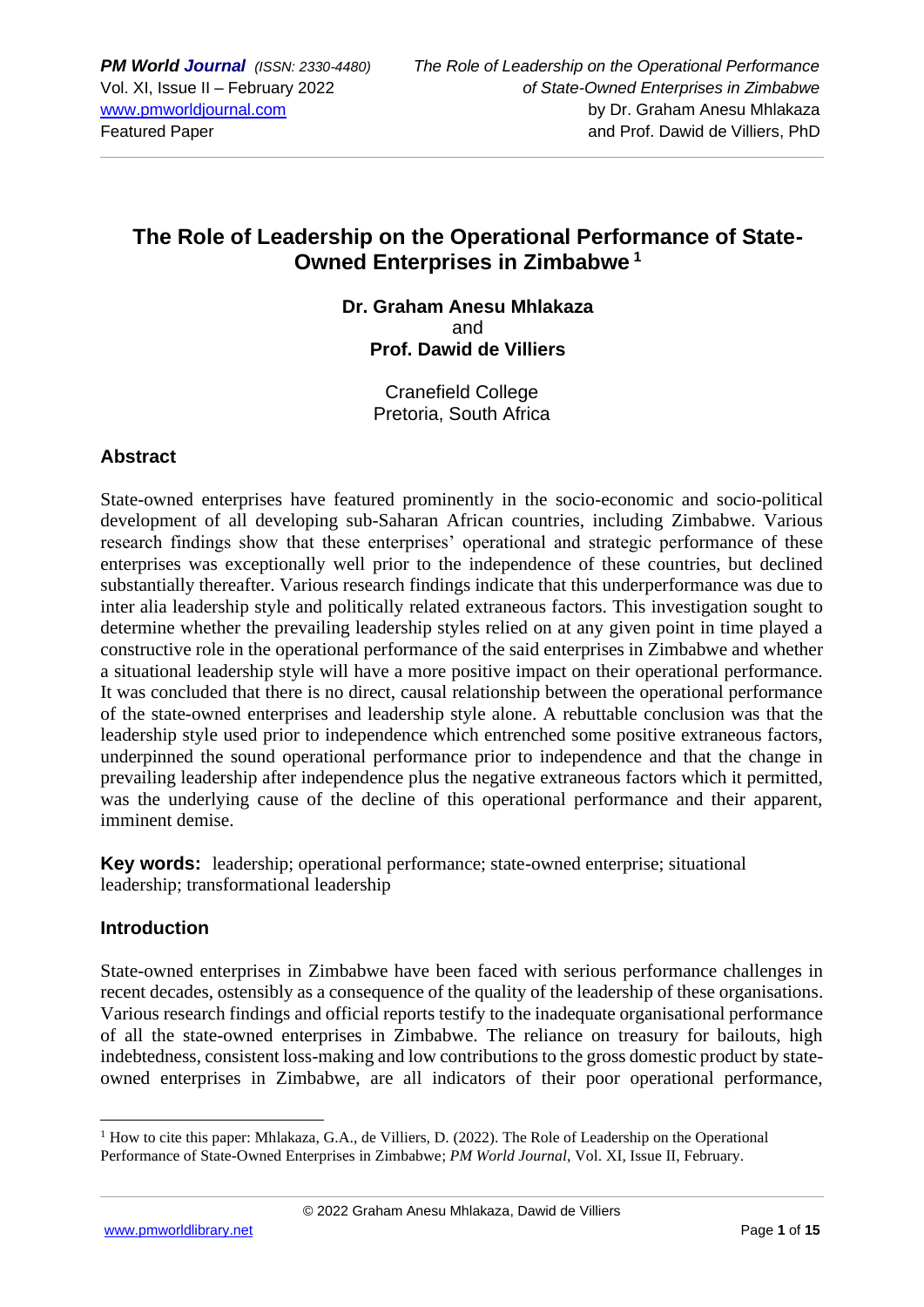ostensibly attributable to inadequate leadership and poor management systems, according to Chavunduka and Sikwila (2015:652), Chiguvi and Magwada (2016:2), Muzapu, Havadi, Mandizvidza and Xiongyi (2016:97), and Mutanda (2014:5). It is trite to comment that effective leadership is the differentiator between successful and unsuccessful business organisations and that there is a direct and positive correlation between effective leadership and organisational performance.It is against this background that the envisaged investigation aimed at evaluating the role and impact of leadership on the operational performance of the state-owned enterprises in Zimbabwe, to augment the body of scientific knowledge which, according to Mwenje and Mwenje (2017:29) and Chinguruve (2019:14), is currently quite limited.

# **Research Problem**

The research problem on which the envisaged investigation is predicated comprises the question whether the prevailing leadership styles relied on at any given point in time did play a constructive role in the operational performance of state-owned enterprises in Zimbabwe and whether a situational leadership style will play a more constructive role in and have a more positive impact on, the operational performance of state-owned enterprises in Zimbabwe. The research question is based on the null hypothesis that 'the prevailing leadership styles relied on at any given time did not have a positive impact on the operational performance of state-owned enterprises in Zimbabwe'. Concomitantly, it is also necessary to investigate whether leadership can obviate the effect of factors such as unethical practices that include nepotism and political influence on the operational performance of state-owned enterprises in Zimbabwe. It is trite that the relationship between leadership and organisational performance in Zimbabwe has not been subjected to proper empirical investigation as corroborated by Mwenje and Mwenje (Ibid., p.29), and Chinguruve (Ibid., p.14).

# **Literature Review**

# *State-Owned Enterprises*

State-owned enterprises have been defined by several authors, including the Organisation for Economic Co-operation and Development (2015:14), Kim and Ali (2017:1), Matsiliza (2017:38) and Schneider (2019:3), as business organisations in which the state is the sole owner or has a majority stake or shareholding, or a controlling interest in some form or other. However, Willemyns (2016:659), and the 2018 Asian Development Bank report as recorded by Schneider (2019:2), suggests that there is no common definition of a state-owned enterprise, but rather that there are a variety of definitions that are used for different purposes. It is the author's understanding that state-owned enterprises, are business organisations that are owned by the state, established to deliver socio-economic and socio-political value to the country by delivering efficient and cost-effective social services such as assuring a consistent and affordable supply of electricity, building and maintaining a serviceable road, rail and air transport system, an effective sewerage reticulation system in all villages, towns and cities and the development of the requisite infrastructure.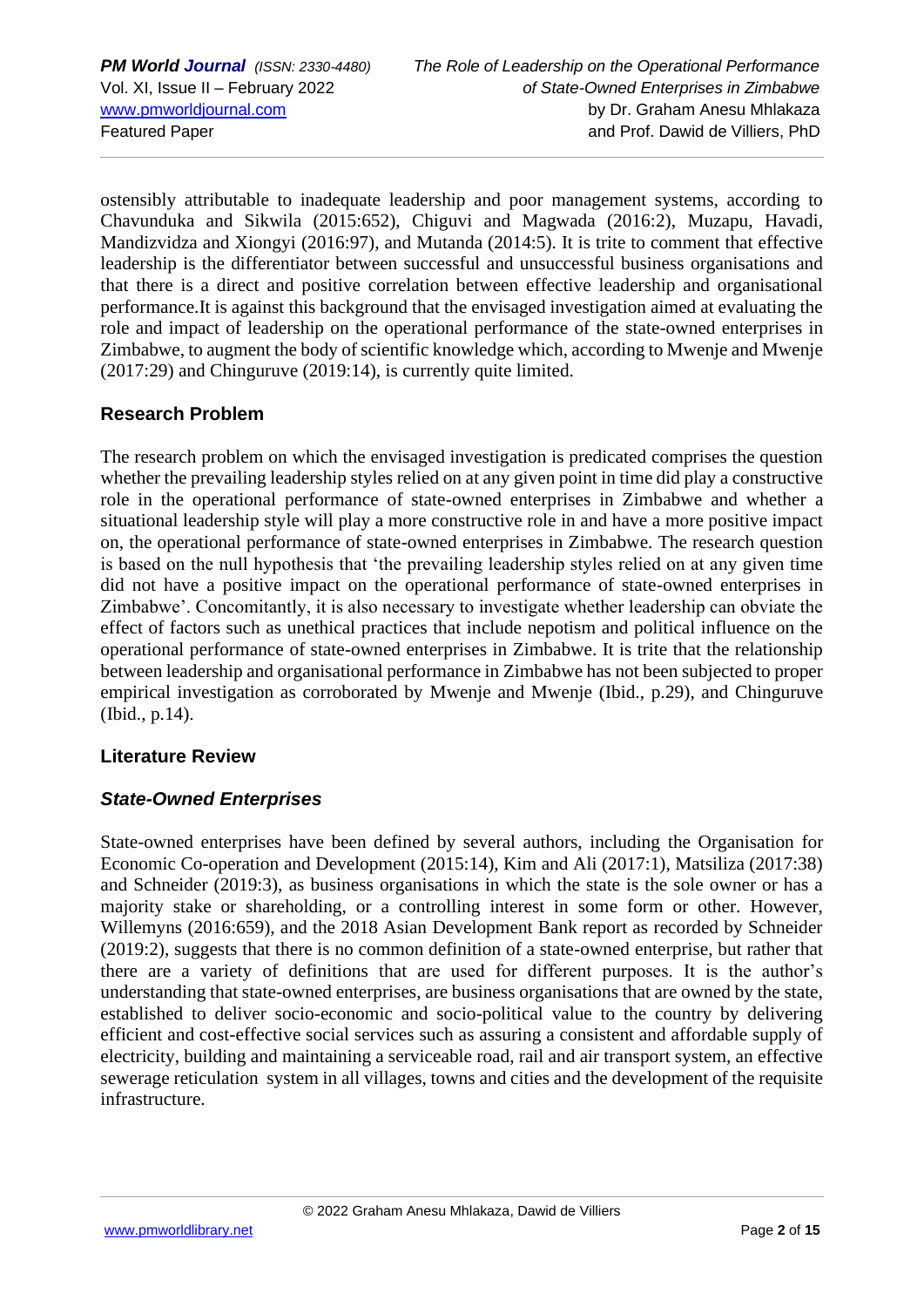State-owned enterprises have been a prominent feature in the global economic and socio-political development agenda of virtually all countries in the world, including most of the developing sub-Saharan African countries, according to Nellis (2005:9). The Organisation for Economic Corporation and Development report (Issue no.5, April, 2015:1) and Masekoameng and Mpehle (2018:23) who report that most, if not all, state-owned enterprises were inherited from the colonial governments that were in power prior to the independence of said countries, and that they had been very effective and had performed exceptionally well then.

In the period after political independence however, according to Nellis (2005:5-6) a number of countries in sub-Saharan Africa including Zimbabwe, could not maintain the viability and sustainability of virtually all their state-owned enterprises, especially those involved in infrastructure development and maintenance, that have been found to have a long history of exceptionally poor performance. A number of contributory factors to the poor or underperformance of these state-owned enterprises have been identified by research investigations. These factors, according to Muzapu *et al.* (2016:90), and Sithomola (2019:72-74), include monopolistic government policies that result in an absence of competition, leadership incompetence, below-cost pricing, poor reporting structures and systems, poor investment decisions, political interference, lack of professionalism and inadequate capitalisation. The failure of state-owned enterprises in sub-Saharan African countries to perform optimally, are among the reasons for the pressure on state-owned enterprises in sub-Saharan Africa to improve their operational performance, competitiveness, and quality of service delivery, in order to positively contribute to the socio-economic and socio-political development of their own country's economy.

# *Leadership*

Leadership is defined by Northouse (2016:6), as a process whereby an individual influences a group of individuals to achieve a common goal. Yukl (2013:2), states that researchers usually define leadership according to their own personal perspectives.. Leadership has therefore emerged as a complex construct underpinned by an enormous body of knowledge where, according to Vroom and Jago (2007:17) citing Bass (1990), there are as many explanations and definitions of leadership in the normative literature as there are theoreticians or scholars attempting to define the term. Northouse (2016:6), argues that regardless of the various ways in which leadership has been conceptualised, leadership has four central components, that is (a) leadership is a process, (b) leadership involves influence (c) leadership occurs in groups, and (d) leadership involves common goals". Yukl (2013:7) defines leadership as … "the process of influencing others to understand and agree about what needs to be done and how to do it, and the process of facilitating individual and collective efforts to accomplish shared objectives". These definitions all serve to emphasise that leadership is a critical determinant of organisational performance. Therefore, the researcher contextually presupposes that business leadership is the process whereby an individual who is in charge of and responsible for the operational performance of that business, influences a group of individuals, colleagues and sub-ordinates to strive to achieve a common goal.

The study of leadership as a theory is derived from the 'Great Man' theory of leadership propounded by Thomas Carlyle in 1841. The study of leadership proliferated in the period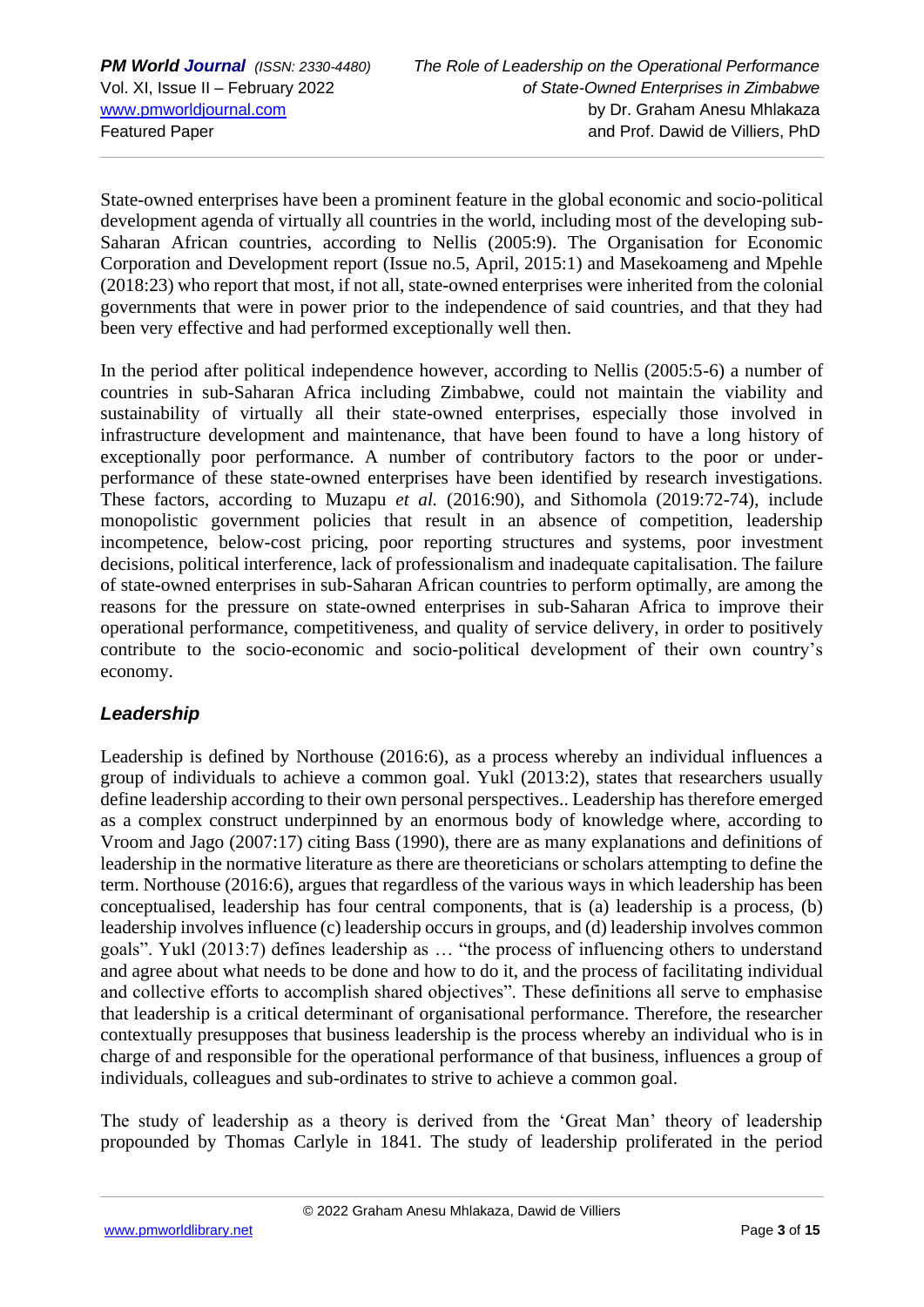following the industrialisation of the British and European economies during the late 19th and the early 20th centuries, where Classical management theories including scientific management by Fredrick Taylor, bureaucratic management by Max Weber, and administrative management by Henri Fayol were propounded. The classical management theories laid the foundation upon which modern management theories are based. The 'Great Man' theory prompted the development of trait theory in the 1920 and 1930s – this was followed by Kurt Lewin's behavioural leadership theory. Other leadership theories that emerged included the contingency leadership theory, continuum of leadership behaviours, the Ohio State University studies, situational leadership, and transformational leadership.

Transformational leadership is regarded a frame-breaking process that triggers sustainable organisational transformation and comprises four dimensions – idealised influence, individualised consideration, inspirational motivation, and intellectual stimulation. Transformational leaders through idealised influence instil pride and respect in their followers to identify with and emulate the leader. Individualised consideration advocates personalised attention being given to the followers by listening to their concerns and offering mentorship and coaching towards the achievement of a common goal. Inspirational motivation involves the articulation of a clear and appealing view of the future to create a shared vision within the organisation. Intellectual stimulation prompts followers' proactive thinking which results in self-reflective change in personal values and beliefs in line with the organisation's broader perspective. Transformational leadership has largely been associated with positive organisational outcomes. Accordingly, transformational leadership has emerged as one of the most popular modern leadership theories and has generated increasing interest among researchers in recent years.

The situational leadership theory developed by Hersey and Blanchard (1977), is premised on the ability of the business organisation's leader to adapt to a prevailing situation coupled with the followers' competencies and willingness to undertake the required tasks in order to deliver product and service offerings to meet customer expectations. It follows that leadership effectiveness is based on the ability to adapt the leadership style to meet the demands of the situation. This is achieved through proper diagnosis of the organisation's age as well as the followers' stage in the development continuum. The appropriate leadership style should be adapted as necessary to meet market demands. Situational leadership does not propose a single leadership approach but rather suggests that situational contingencies will determine the leadership style that is deemed appropriate especially given the dynamic global demands which characterise the 21st century business environment. This also provides a theoretical basis for assessing if a situational leadership style and approach would be the preferred leadership style and approach for assuring the optimum operational performance, commercial viability, sustainability and an acceptable rate of return by state-owned enterprises in Zimbabwe.

## *The Role of Leadership on the Operational Performance of State-Owned Enterprises*

Most, if not all, business management scientists, researchers and academics, including Jun Hao and Yazdanifard (2015:4), Zahoor and Khan (2018:129), and Ibrahim and Daniel (2019:37), agree that there is a strong, positive correlation between effective leadership and the successful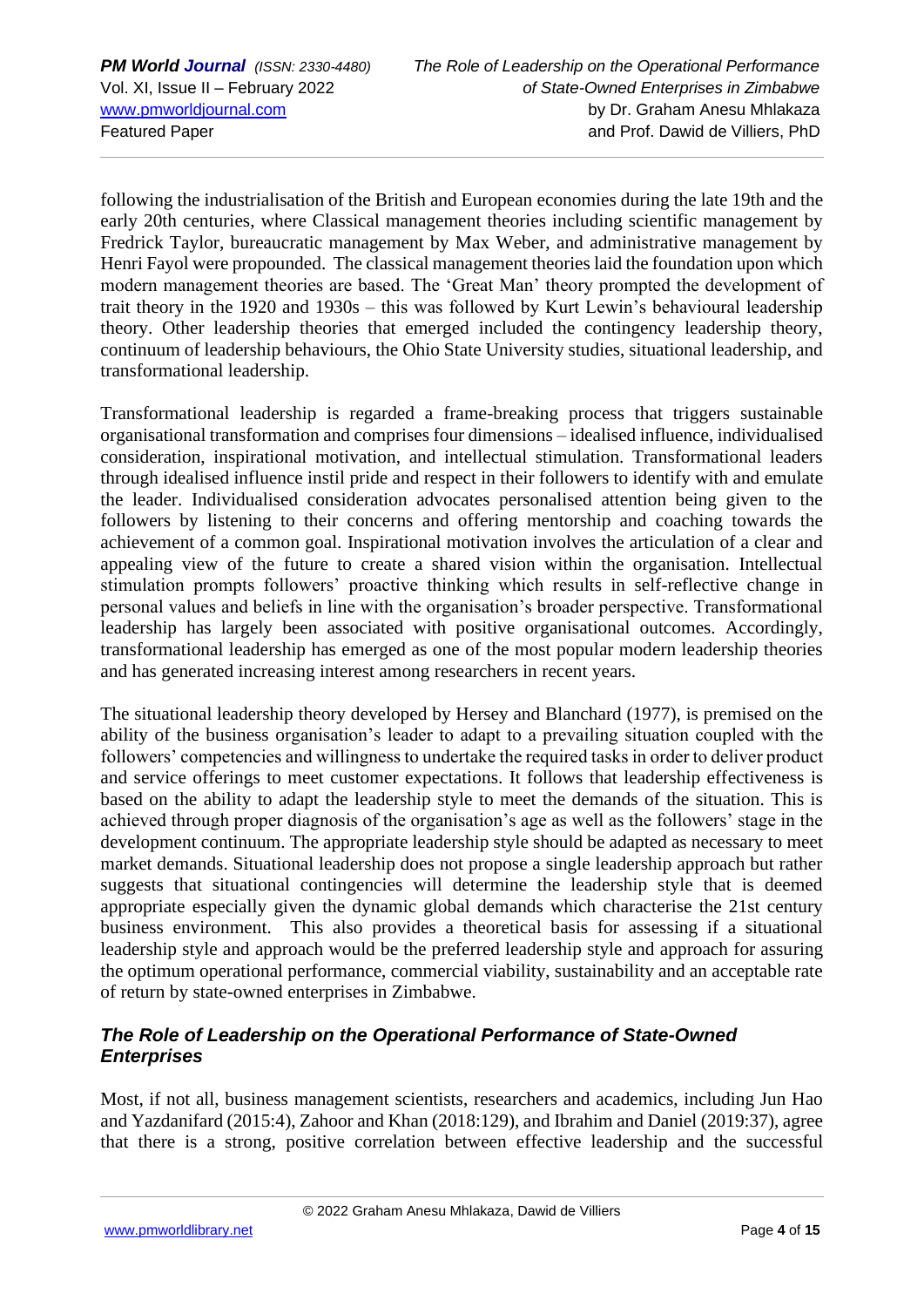operational performance of all organisations, including business organisations. The achievement of any organisation's strategic and operational goals and objectives is a function of the qualities and competencies of the persons appointed to strategic and senior leadership roles in these organisations. This, by extension, holds true for state-owned enterprises.

State-owned enterprises are beleaguered by leadership deficiencies according to studies by Ncube and Maunganidze (2014:138), Chiguvi and Magwada (2016:2), and Muzapu *et al*. (2016:90). In their research into the reasons for the poor and under-performance of state-owned enterprises, Wong (2018:13), and Donkor and Zhou (2019:149), state that many boards of directors of stateowned enterprises fail to play a significant role in directing the affairs of their corporations due to a number of factors including political interference. This results in their mandated role in the formulation and implementation of long- and short-term strategy being limited and constrained. Equally, their role in the appointment of competent and suitably experienced senior executives and management is severely constrained. Cabinet ministers and other political role players who decide on management and leadership appointments according to personal or political affiliation or for reasons of political expediency, frequently do so unilaterally without any consultation with the respective boards of directors.

The consequence of this interference in the formulation and implementation of strategies as well as in the appointment of suitably qualified and experienced leadership in state-owned enterprises, according to Sithomola (2019:63), supported by the World Bank report (2017:27), is maladministration, inefficiency, lack of accountability and an inherent culture of dependence on financial bailouts by the national treasury. This is exacerbated by political patronage as both leaders and managers in state-owned enterprises are inclined to implement decisions and interventions simply to please their principals, rather than making sound and appropriate business decisions to further the legitimate aims of the enterprise. In the process, the responsibility for steering their state-owned enterprises to positively contribute to the socio-economic growth and development of the nation is negatively impacted or is obviated entirely. Political interference can often also lead to conflict between opposing individual politicians as well as between politicians and the boards of directors in the relevant state-owned enterprises for which they are responsible. A case in point is that of the South African Broadcasting Corporation whose board of directors, according to Thabane and Snyman-van Deventer (2018:4), resigned at one stage due to serious differences with the South African government. Similarly the resignation of a former chairman of the Zimbabwe Iron and Steel Company, a Dr. Gift Mugano, from the board on 29 June 2020 followed a fallout with some certain sections of the government as a result of displeasure at Mugano's criticism of the country's policy discourse (Mugano, 2020: **Online** and *The Independent*, 2020: **Online**). This incident demonstrates that state-owned enterprise leadership is implicitly expected to align their views with those of the government.

The dispersion of accountability amongst different state bodies or institutions which have inherently different policies has a significant detrimental impact on leadership effectiveness in state-owned enterprises. This is especially true in Zimbabwe where line ministries are responsible for particular state-owned enterprises and their boards of management. Parliament has overall control over the line ministries. Parallel to the line ministries is the Ministry of Finance and Economic Development which has set the agenda for the reform of state-owned enterprises. In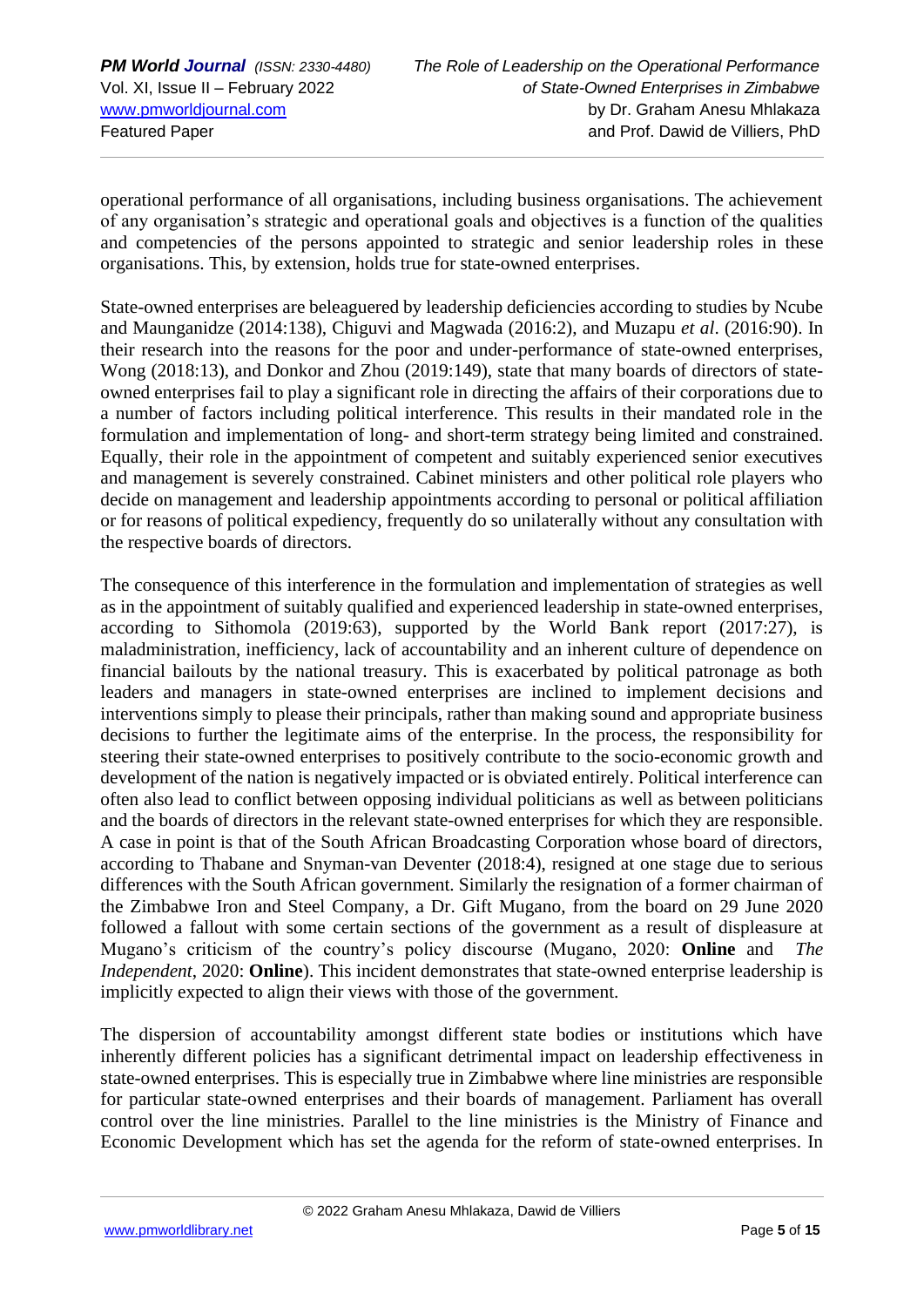addition there is a state-owned enterprise reform agency known as the 'State Enterprises Reform Agency' which was established to manage and coordinate the state-owned enterprise reform programme that seeks to deliver effective and efficient state-owned enterprises that will positively contribute to the socio-economic development of the country (State Enterprises Reform Agency: **Online)**. Alongside the State Enterprises Reform Agency is a corporate governance unit in the Office of the President and Cabinet that is mandated, *inter alia,* to oversee line ministries' discharge of their responsibility to monitor compliance with the provisions of the Public Entities Corporate Governance Act [Chapter 10:31] No. 4 of 2018. Therefore, the degree of dispersion in accountability makes the harmonisation of the activities of the various state institutions tasked with state-owned enterprise performance and governance an immense task.

Additionally, the presence of convoluted and multi-faceted leadership and governance systems in state-owned enterprises creates loopholes that can be exploited by unscrupulous state-owned enterprise boards and management to advance their own personal interests rather than those of the corporation and/or the general public. A case in point is that of Zimbabwe's state-owned largest medical aid services provider, Premier Services Medical Aid Society which was deemed to be an institution of predation Ncube and Maunganidze (ibid:132). This followed collision by the board and management to award each other hefty allowances and salaries in total disregard of the remuneration guidelines contained in a cabinet-approved remuneration policy for state-owned enterprises as reported by Transparency International (2016:16). It is therefore indisputable that balancing the pursuit of operational viability and sustainability of state-owned enterprises with the socio-economic objectives of the country is challenging. This is mainly due to the dynamics and complexities of the leadership and corporate governance systems in state-owned enterprises.

The urgency and importance of the call for improved performance in Zimbabwean state-owned enterprises cannot be overemphasised. However, for this to be realised, changes in leadership approaches in the sector are essential. Among the various leadership approaches, transformational leadership and situational leadership are two popular and potentially appropriate approaches to leadership in the 21st century. Transformational leadership has a significant impact on organisational performance as it influences the fundamental assumptions, attitudes and behaviours of organisational members and creates a common mentality towards the attainment of common goals. This approach co-creates meaning and value for all organisational stakeholders, customers, shareholders, and the broader society in which the organisation operates. On the other hand, situational leadership focuses on immediate and current organisational problems and challenges and seeks to address the problematic issues to ensure organisational goal achievement. When seeking a solution to performance inadequacies in state-owned enterprises, due cognisance should be taken of the respective contrasts in focus of transformational and situational leadership as it is imperative that the appropriate leadership style is selected to support the achievement of organisational goals in the most efficient manner to ensure that the envisaged socio-economic impact of state-owned enterprises to the economy is realised.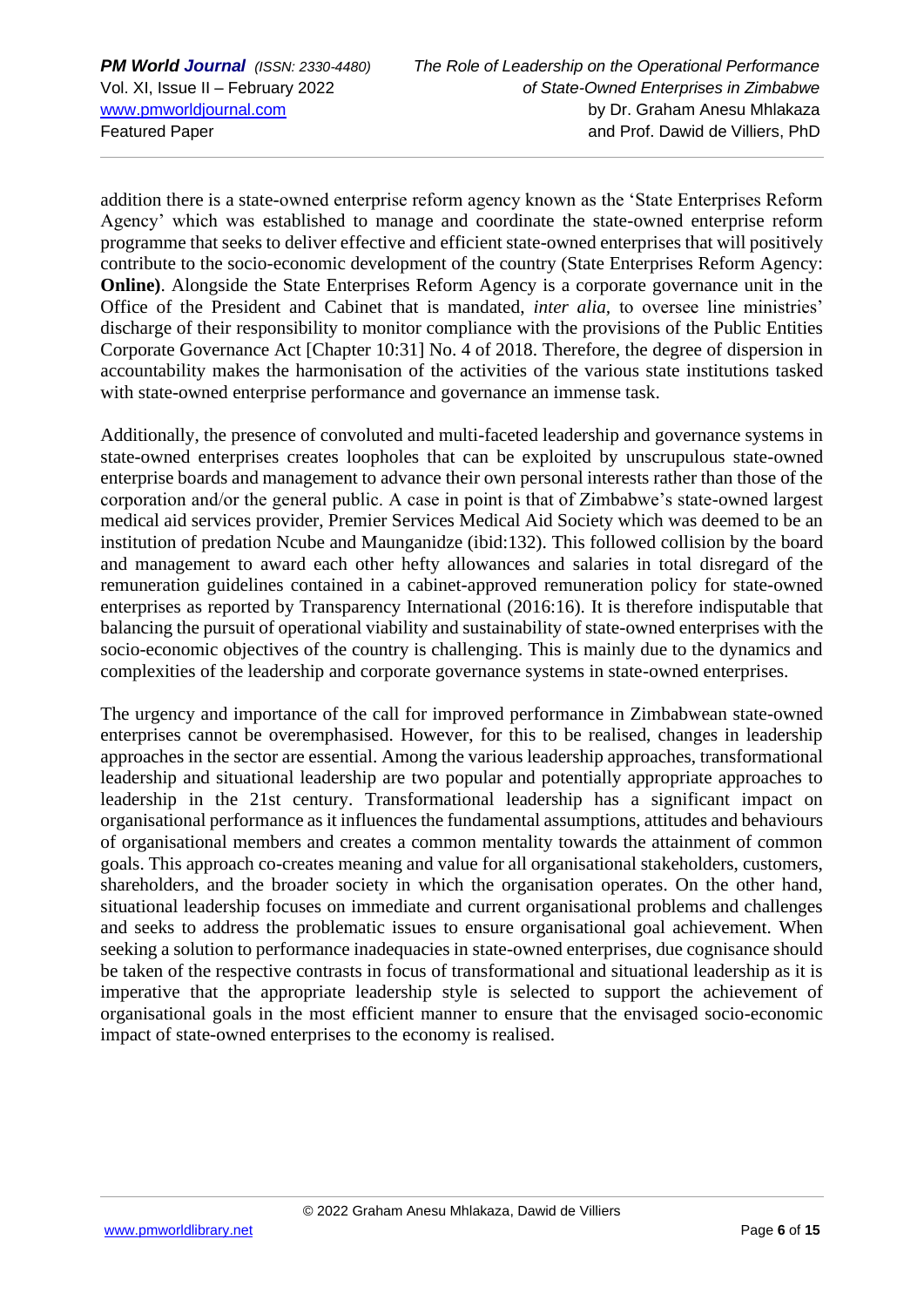### **Research Design and Findings**

Based on an explorative survey approach using a six interval, bi-polar Likert type measurement scale data was collected from a sample of 48 respondents regarding the perceived and factually known causes of the decline and ultimate distress of the state-owned enterprises in Zimbabwe from inception until Zimbabwe's independence, the period immediately after independence, and in the more recent past. The validity and reliability of the data that was collected is confirmed by the representativity of the sample of respondents that was 15.7% of the target population of 306 of those persons that are perceived to be competent to provide the primary data that was collected from a pool of 10 state-owned enterprises prioritised for reforms by the Government of Zimbabwe.

A Cronbach's Alpha coefficient baseline of 0.70 was applied in ascertaining the reliability of a research instrument. Descriptive statistical analysis, the chi-square measure of association, the Spearman's correlation coefficient matrices, the Kaiser-Meyer-Olkin measure of sampling adequacy, and inferential statistical analysis were employed in analysing data in the study. Inferential statistics were applied to test the research hypothesis and to proffer inferences about the population from which the research sample was drawn. This study adopted a cut-off statistical significance of  $p < .05$  for all the statistical tests. The entire research process was conducted in accordance with accepted ethical principles that included obtaining ethical clearance to conduct the study, the informed consent of participants, and the assurance of the confidentiality of information supplied by participants.

The general perception of all the respondents is that the operational performance of these stateowned enterprises to have declined significantly since inception prior to independence, until the most recent 10 to 15 years. From the findings with regard to the role and impact of the extraneous factors on the operational performance of the state-owned enterprises in Zimbabwe from the inception of these enterprises until the most recent 10 to 15 years, the conclusion can be drawn that the positive extraneous factors such as sound and effective operational and financial management systems and practices, well trained, experienced and competent managers, as well as well trained, experienced and competent operational and technical employees assured the excellent, very good and good operational performance of the state-owned enterprises in Zimbabwe prior to independence. The findings also suggest that the operational performance of these state-owned enterprises started to decline during the first 10 years after independence, ostensibly as both (a) the systems and practices were replaced by less sound and effective systems and practices or (b) the managers, operational and technical employees were replaced by less competent persons.

The measures of central tendency and variability for the three periods being investigated revealed a similar pattern of the distribution of the means. The numerical values for the initial period, that is, the period from inception until independence, is substantially higher than the numerical values for the other two periods, which incidentally are quite similar. Similarly, the variability around the means are shown to be quite low and reflective of a quite similar pattern, except for some of the standard deviation values which were found to be greater than those for all the other interval values, which can also be understood to suggest a level of consistency of the responses. Consistencies in the patterns of distributions of the means and the standard deviations, supports a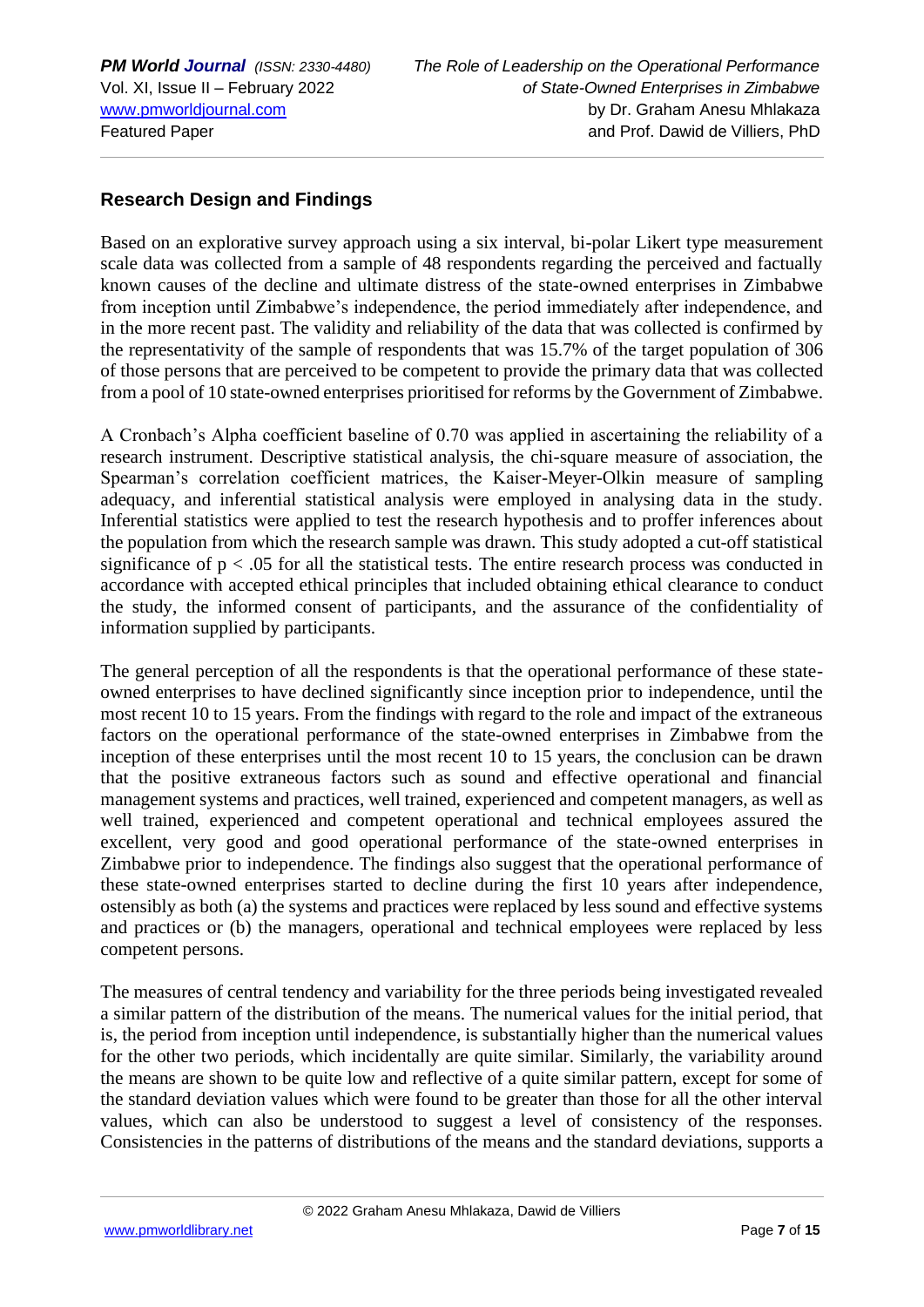presumption of validity and reliability of the findings and a probability of a well-balanced sample of respondents. However, the patterns of the individual frequency distributions themselves did not suggest any definitive meaning that could serve to address the research problem.

The comparative analysis of the positive and negative extraneous factors on the operational performance of the enterprises in the context of the prevailing leadership styles adopted during any one of the three periods being investigated was also conducted. Whereas positive extraneous factors relate to: sound/effective management systems/practices, sound/effective financial systems/practices, well trained/experienced management, and well trained or experienced operational technical employees. Negative extraneous factors relate to nepotism/tribalism/political cadre deployment, persons pursuing personal gain, party political influences, political interference, as well as socio-political policies. The findings demonstrate that the leadership styles adopted during any one of the three periods being investigated, were not themselves determinant of the operational performance of these state-owned enterprises. Therefore, the leadership style relied on cannot be said to have been the sole cause of the decline over time in the operational performance of the state-owned enterprises in Zimbabwe and their imminent distress.

The Mann Whitney U test and Wilcoxon W test methodologies indicate unequivocally that there is a positive, causal relationship between the positive extraneous factors and the operational performance of the state-owned enterprises in Zimbabwe over the three periods being investigated. This allows the presumption that positive extraneous factors contributed to the acceptable level of operational performance of these enterprises prior to independence and that the decreasing contribution of these positive extraneous factors to the operational performance of these enterprises, contributed to the decline and apparent distress of the state-owned enterprises in Zimbabwe after independence. Concomitantly, there is a positive causal relationship between the negative extraneous factors and the operational performance of the state-owned enterprises in Zimbabwe over the three periods being investigated. This also allows the presumption that these negative extraneous factors contributed substantially to the decline and apparent distress of the state-owned enterprises in Zimbabwe. The loglinear modelling of the significance test for each of the multi-variate inter-relationship measures confirms the Mann Whitney U test and Wilcoxon W test results. This reaffirms the presupposition that the prevailing leadership styles were not the only determinants of the operational performance of state-owned enterprises prior to or after independence.

# **Conclusions**

Literature is agreed on a strong correlation between leadership and operational performance of business organisations including state-owned enterprises. Leadership style does have an impact the operational performance of the state-owned enterprises in Zimbabwe and undoubtedly did have an impact on the operational performance of these enterprises during each of the three time periods being investigated. Whereas studies by Ncube and Maunganidze (2014:138), Chiguvi and Magwada (2016:2), and Muzapu *et al*. (2016:90) assert that state-owned enterprises are beleaguered by leadership deficiencies that undermine their operational performance, this study found unequivocally that the operational performance of these enterprises was not determined by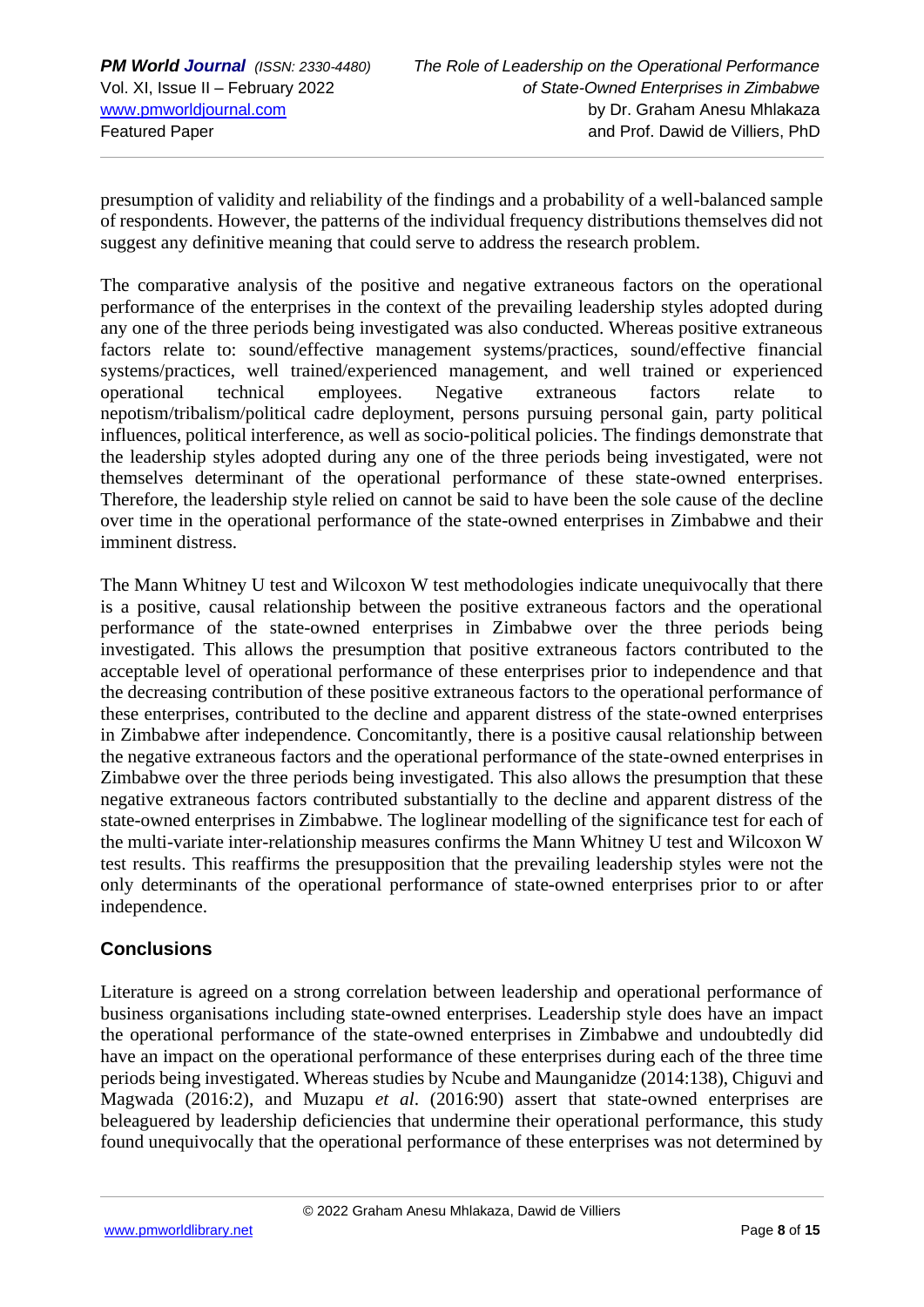the prevailing leadership style alone. Equally, the findings of the investigation did not provide a clear indication of the nature or extent of the relationship between any specific leadership style and the operational performance of the state-owned enterprises in Zimbabwe during the three periods that were investigated. Therefore, it cannot be concluded with any degree of scientific certainty, that any specific leadership style alone will be the determinant of improved operational performance of state-owned enterprises in Zimbabwe in the future.

The findings of the investigation also revealed that whilst transactional, transformational and the situational leadership styles were the three most used leadership styles during the 10 year period immediately prior to the independence of Zimbabwe, these three leadership styles supported by various positive extraneous factors, including (a) sound and effective operational management systems, (b) sound and effective financial management systems, (c) well trained and experienced general management employees and (d) well trained and experienced operational and technical management employees, contributed substantially to and were ostensibly determinant of the operational performance of the state-owned enterprises during that period. This also allows the rebuttable conclusion that there must be a causal relationship between the said three leadership styles and the abovementioned positive extraneous factors, without rejecting the possibility that other leadership styles would have or could have equally have allowed or promoted these positive extraneous factors.

The findings obtained from the investigation also suggested that the negative extraneous factors identified in previous research including Wong (2018:13), and Donkor and Zhou (2019:149) and also identified in this investigation, such as (a) nepotism, tribalism and political deployment, (b) pursuance of personal gain, (c) party political influences and beneficiation, (d) political interference and (e) socio-political policies such as Africanisation and Affirmative Action were not found to be present and therefore had limited, if any, impact on the operational performance of these state-owned enterprises during the 10 year period prior to independence when the abovementioned three leadership styles were prevalent. This allows the rebuttable conclusion that these three leadership styles do not allow for such negative extraneous factors.

The findings suggest that the prevalence of these leadership styles in the operational and strategic management of the state-owned enterprises in Zimbabwe started to decline during the 10 year period immediately after independence, and that this trend continued during the most recent 10 to 15 year period, during which the operational performance of these state-owned enterprises in Zimbabwe were found to have declined to a point of operational and financial distress. This again suggests the conclusion that there is unequivocally a causal relationship between these leadership styles and the operational performance of these state-owned enterprises, without supporting a conclusion that these leadership styles alone were determinant of the said operational performance of these enterprises.

There is a causal relationship between the decline in the use of the abovementioned three leadership styles and the said negative extraneous factors in these state-owned enterprises, as well as causal relationship between these two factors and the decline and imminent distress of the operational performance of these enterprises. Therefore, it can, rebuttably, be concluded that neither transformational nor situational leadership alone, will assure the sound operational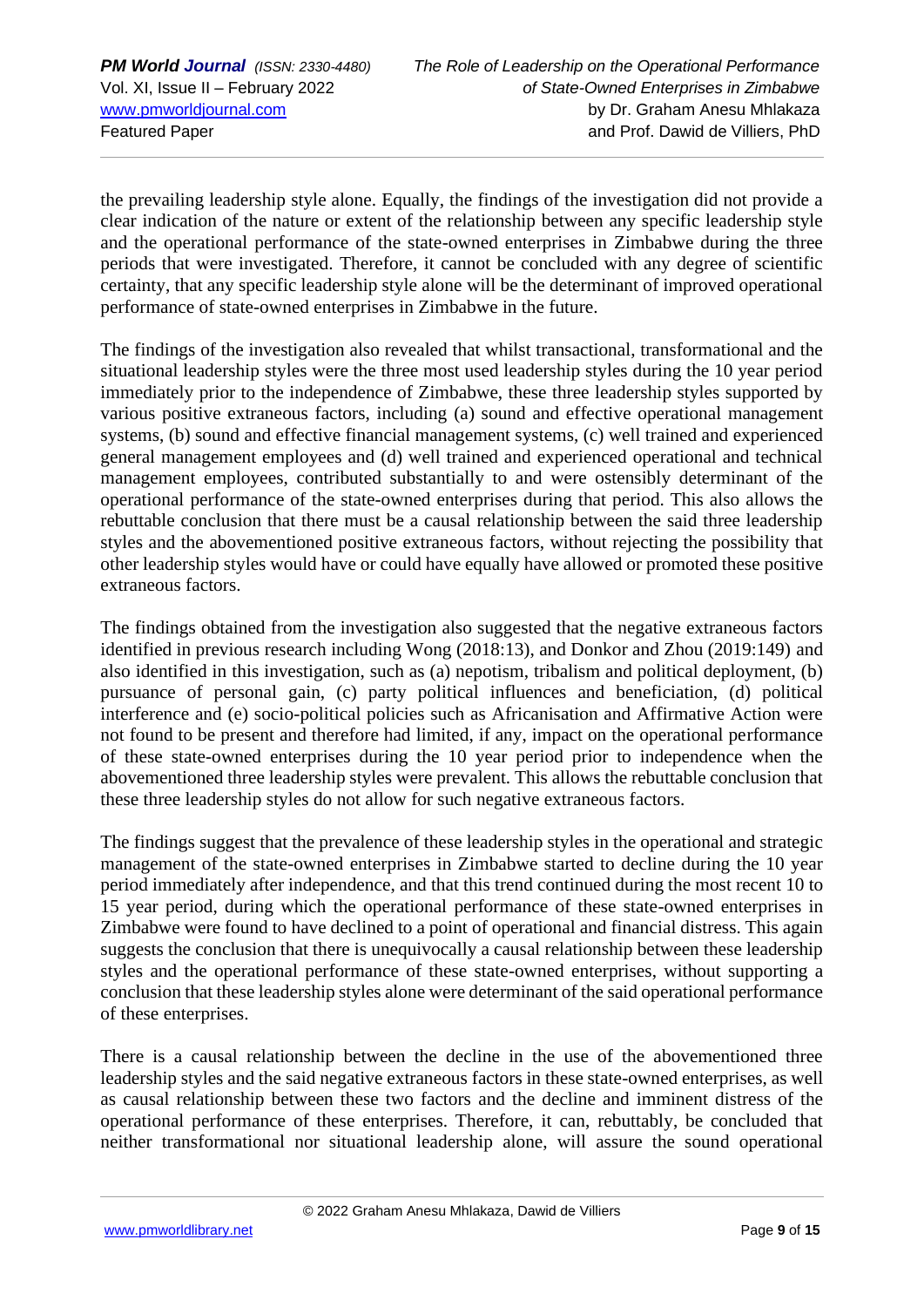performance or improve the poor or declining operational performance of the state-owned enterprises in Zimbabwe, or assure their continued viability and sustainability.

Further, these leadership styles will support the above-mentioned positive extraneous factors and obviate the negative extraneous factors and that a combination of either a transformational or a situational leadership style and the positive extraneous factors will assure the sound operational performance of the state-owned enterprises in Zimbabwe. Concomitantly, a combination of any leadership style, irrespective of the negative extraneous factors, will unequivocally promote the decline and ultimate distress of state-owned enterprises in Zimbabwe, and will undoubtedly also obviate their achieving the infrastructural role they were established to assure as well as the socioeconomic and socio-political objectives of the developing, post-colonial, country of Zimbabwe.

The findings and conclusions obtained from this investigation corroborates literature review that identified inadequate and ineffective leadership as one of the primary causes in the underperformance of state-owned enterprises in sub-Saharan African countries in general and in Zimbabwe in particular, *inter alia* because such inadequate and ineffective leadership, irrespective of the particular style being relied on, permit and in some cases also promote the presence of the abovementioned negative extraneous factors. This promotes the proposition that competent leadership can serve to minimise or obviate the possible negative impact of such negative extraneous factors on the operational performance of state-owned enterprises and that, by logical deduction, competent leadership which will inevitably incorporate the abovementioned positive extraneous factors, can serve to assure the sound and effective operational performance of stateowned enterprises that will procure acceptable levels of return on investment for shareholders, the achievement of the operational and strategic objectives of these enterprises, as well as a positive contribution to the socio-economic and socio-political development of Zimbabwe.

# *Limitations of the Study and Suggestions for Future Research*

It is arguable that the research population was limited and the sources from which data was collected for analysis and interpretation were quite small. Therefore, it is appropriate that this investigation should be replicated and expanded to include all the state-owned enterprises in Zimbabwe and every attempt should be made to collect data from the largest possible number of sources. It is also important that all participants in a future study should be given the assurance of indemnity against any form of retribution given the politically sensitivity of the data collected.

### **Disclosure Statement**

The authors reported no real or potential conflict of interest.

### **References**

African Development Bank. (2016). Institutional Support for State Enterprise Reform and Delivery Project. Country: Zimbabwe - Project Appraisal Report. Governance, Economic and Financial Management Department, African Development Bank.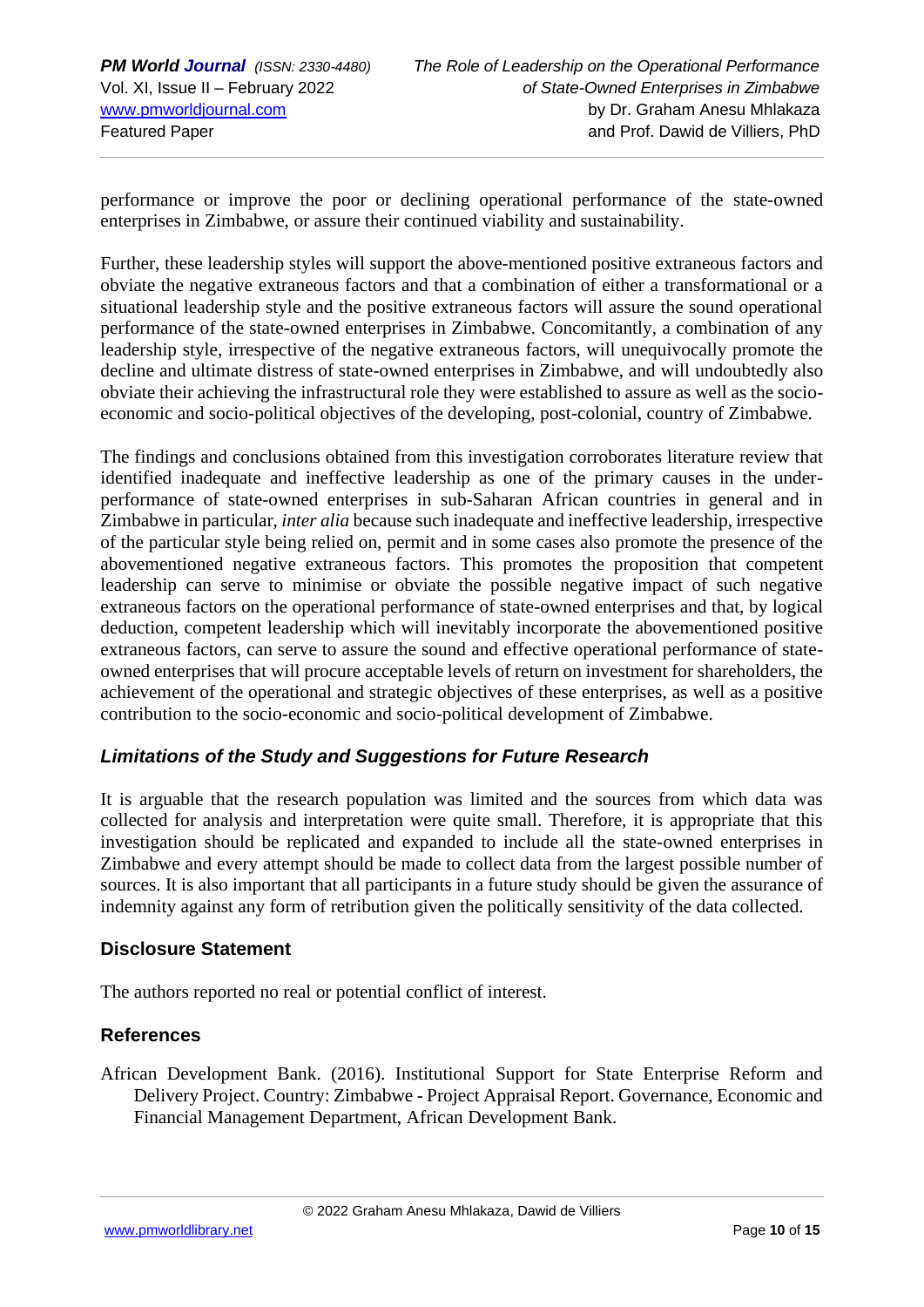- Chiguvi, D. and Magwada, A. (2016). Crisis Management in Government Parastatals: A Case Study of National Railways of Zimbabwe. European Journal of Business and Management, 8(27), pp.1-11.
- Chinguruve, C. (2019). A Study of the Impact of Leadership Styles on Performance in Zimbabwe State-Owned Enterprises: The Case of Air Zimbabwe and the National Railways of Zimbabwe (Between 2000-2010). Submitted to the School of Postgraduate Studies in partial fulfilment of the requirements of the Doctor of Philosophy, in Governance and Leadership of the University of Lusaka.
- Donkor, F. and Zhou, D. (2019). Complexity Leadership Theory: A Perspective for State-Owned Enterprises in Ghana. International Journal of Educational Leadership and Management, 7(2), pp.139-170.
- Government of Zimbabwe (2013). Zimbabwe Agenda for Sustainable Socio-Economic Transformation, October 2013-December 2018. October, Harare, Government of Zimbabwe.
- Government of Zimbabwe (2015). 2016 National Budget Statement. Ministry of Finance and Economic Development (November). Government of Zimbabwe.
- Government of Zimbabwe (2018). 2019 National Budget Statement. Ministry of Finance and Economic Development (November). Government of Zimbabwe.
- Government of Zimbabwe (2018). The Transitional Stabilisation Programme: 2018-2020. October. Harare, Government of Zimbabwe.
- Hersey, P., and Blanchard, K. H. (1982). Management and Organizational Behavior: Utilizing Human Resources (4th ed.). New Jersey, Englewood Cliffs, Prentice-Hall.
- Ibrahim A. U. and Daniel C. O. (2019). Impact of Leadership on Organisational Performance. International Journal of Business, Management and Social Research, 6(2), pp.367-374.
- Jun Hao, M and Yazdanifard, R. (2015). How Effective Leadership can Facilitate Change in Organizations through Improvement and Innovation. Global Journal of Management and Business Research: Administration and Management, 15(9), pp.1-5.
- Kim, C.J and Ali, Z. (2017). Efficient Management of State-Owned Enterprises: Challenges and Opportunities. Policy Brief No. 4. Asian Development Bank Institute.
- Masekoameng, R.C. and Mpehle, Z. (2018). Financial Stability of South African State-Owned Enterprises: A Case of Limpopo Economic Development Agency. London, Journal of Research in Humanities and Social Sciences, 18(3), pp.21-32.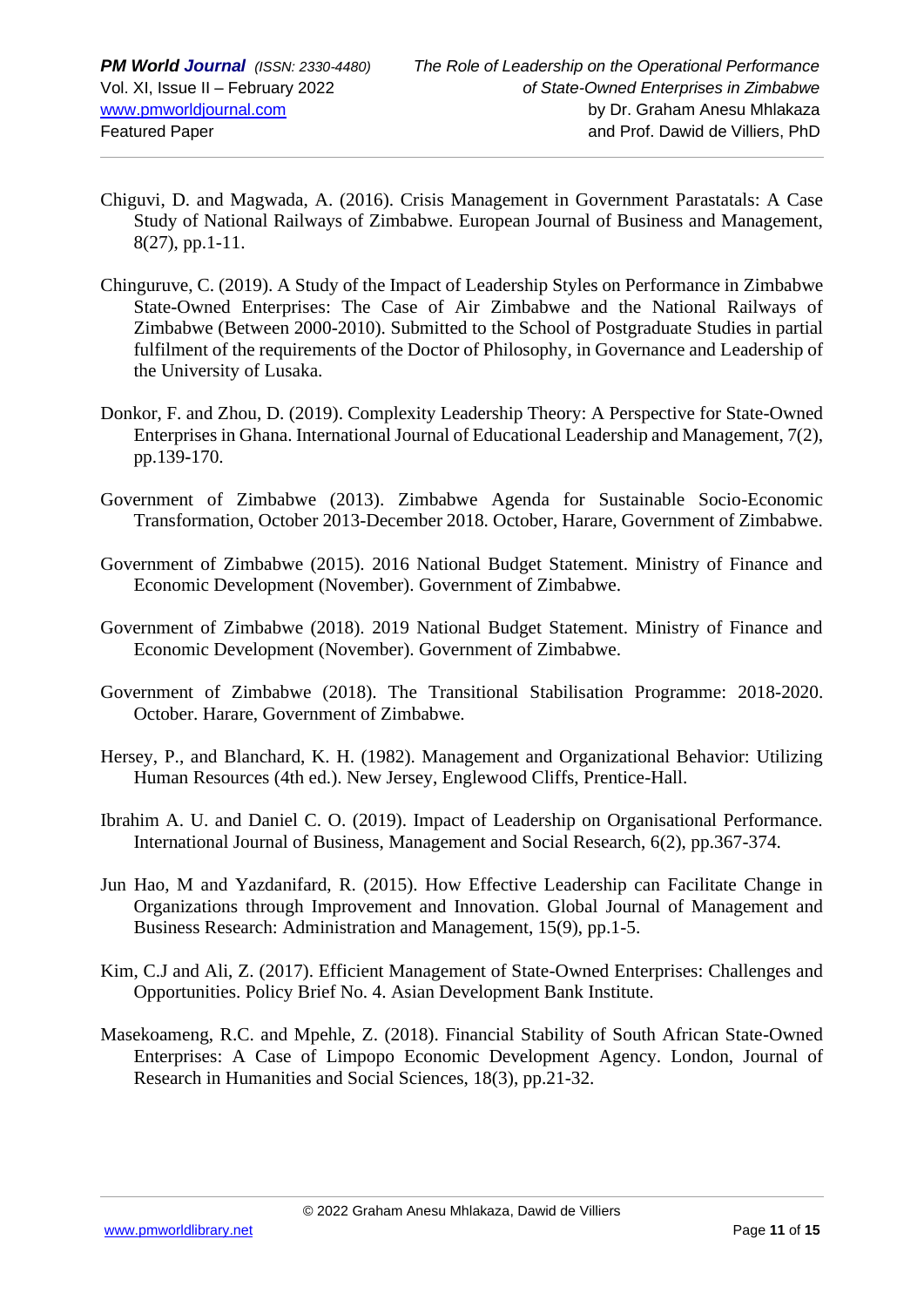- Mugano, G. (2020. Notice of Resignation from the Board of Zimbabwe Iron and Steel Company. 29 June. Available online at: [https://news.pindula.co.zw/2020/06/29/full-text-dr-mugano](https://news.pindula.co.zw/2020/06/29/full-text-dr-mugano-resign-from-the-zisco-steel-board/)[resign-from-the-zisco-steel-board/.](https://news.pindula.co.zw/2020/06/29/full-text-dr-mugano-resign-from-the-zisco-steel-board/) [Accessed on 18.07.2020]
- Mutanda, D. (2014). The Impact of the Zimbabwean Crisis on Parastatals. International Journal of Politics and Good Management, 5 (5.2), pp.1-13.
- Muzapu, R., Havadi, T., Mandizvidza, K. and Xiongyi, N (2016). Managing State-Owned Enterprises (SOEs) and Parastatals in Zimbabwe: Human Resource Management Challenges – Drawing Lessons from the Chinese Experience. Journal of Management, 6(4), pp.89-102.
- Mwenje, J. and Mwenje, E. (2017). Leadership styles in Organizations during harsh economic environments. African Journal of Business Management, 11(2), pp.27-46.
- Ncube, F. and Maunganidze, L. (2014). Corporate Governance and Executive Compensation in Zimbabwean State-Owned Enterprises: A Case of Institutionalised Predation. Journal of Management, 4(6), pp.131-140.
- Nellis, J. (2005). The Evolution of Enterprise Reform in Africa: From State-owned Enterprises to Private Participation in Infrastructure - and Back? The Center for Global Development. Washington.
- Northouse, P. G. (2016). Leadership: Theory and Practice (7th ed.). Thousand Oaks, CA, Sage Publications.
- Organisation for Economic Co-operation and Development, (2015). South Africa Policy Brief. Corporate governance: State-owned Enterprise Reform. July 2015. Available online at: [www.oecd.org/southafrica.](http://www.oecd.org/southafrica) [Accessed on 24.05.2020]
- Organisation for Economic Co-operation and Development, (2015). OECD Guidelines on Corporate Governance of State-Owned Enterprises, 2015 Edition, Organisation for Economic Co-operation and Development Publishing, Paris. Available online at: [http://dx.doi.org/10.1787/9789264244160-en.](http://dx.doi.org/10.1787/9789264244160-en) [Accessed on 24.05.2020]
- Rusvingo, S.L. (2014). The Salarygate Scandal in the Zimbabwe Parastatals Sector. Another Darkside of the Nations (2013-2014). Global Journal of Management and Business Research: A Administration and Management, 14 (10), pp.19-29.
- Schneider, H (2019). Strategy, Independence and Governance of State-Owned Enterprises in Asia. Asian Development Bank Institute Working Paper No. 986. Asian Development Bank Institute.
- Sikwila, M.N., Chavunduka, D.M. and Ndoda, G.R. (2015). Embedment of Ubuntu Philosophy in Zimbabwe's Public Enterprises: Does It Matter? Research Journal of Management, 3(3), pp.1-12.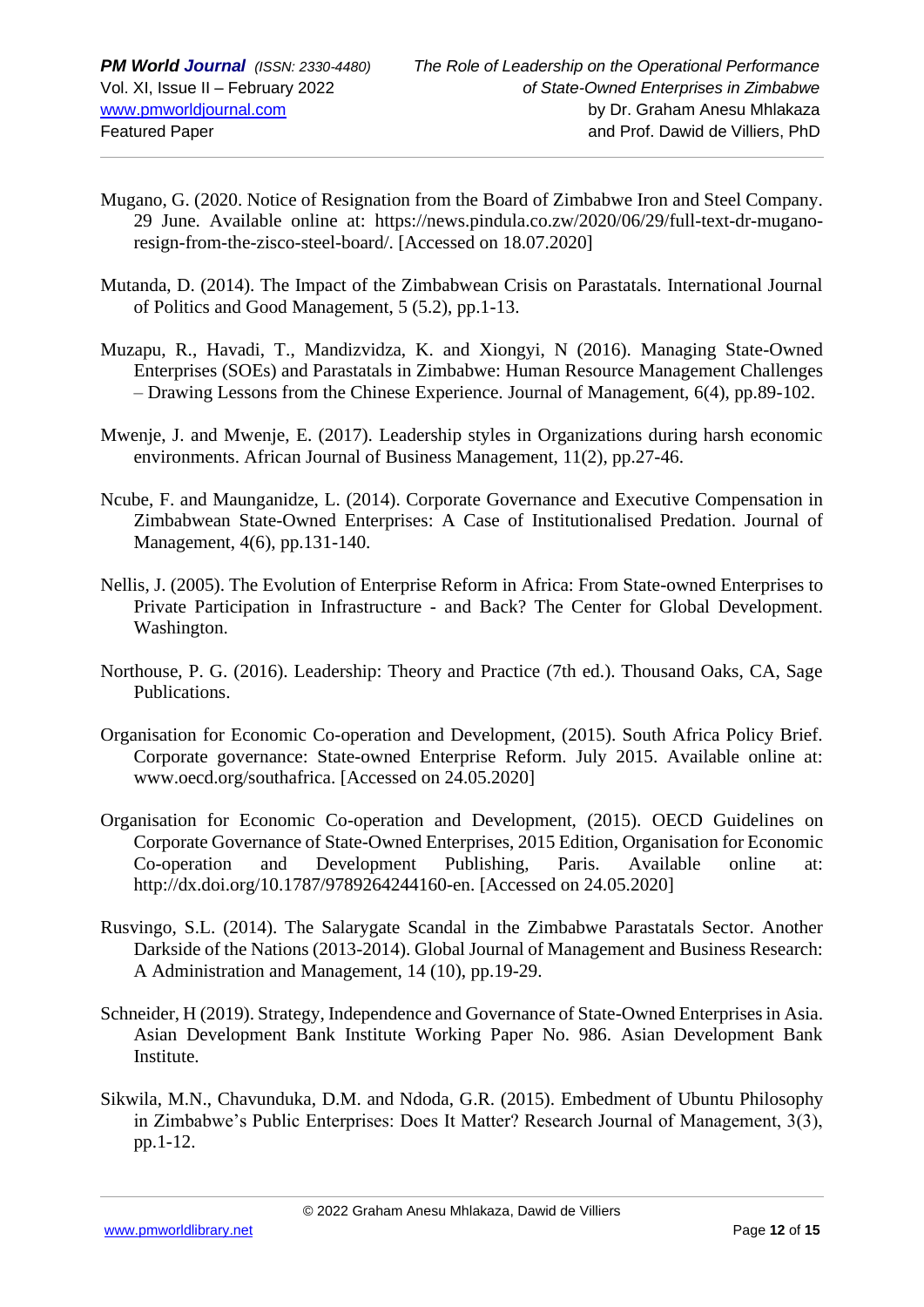- Sithomola, T. (2019). Leadership Conundrum in South Africa's State-Owned Enterprises: Critical Considerations for Astute and Progressive Leadership. Administratio Publica, 27(2), pp.62- 80.
- State Enterprises Reform Agency (2020). Overall Functions of the State Enterprises Reform Agency. State Enterprises Reform Agency. Available online at: [http://sera.co.zw/overall](http://sera.co.zw/overall-functions/)[functions/.](http://sera.co.zw/overall-functions/) [Accessed on 05.05.2020]
- Thabane, T. and Snyman van Deventer, E. (2018). Pathological Corporate Governance Deficiencies in South Africa's State-Owned Companies: A Critical Reflection. PER/ PELJ 2018(21)-DOI. Available online at: [http://dx.doi.org/10.17159/17273781/2018/v21i0a2345](http://dx.doi.org/10.17159/1727-3781/2018/v21i0a2345). [Accessed on 20.06.2020]
- The Zimbabwe Independent (2020). Zisco chair refuses govt gagging, quits. 2 July. Available online at: [https://www.theindependent.co.zw/2020/07/02/zisco-chair-refuses-govt-gagging](https://www.theindependent.co.zw/2020/07/02/zisco-chair-refuses-govt-gagging-quits/)[quits/.](https://www.theindependent.co.zw/2020/07/02/zisco-chair-refuses-govt-gagging-quits/) [Accessed on 10.07.2020]
- Transparency International Zimbabwe (2016). Annual State of Corruption Report: Focus on State owned Enterprises. April. Harare, Transparency International Zimbabwe.
- Vroom, V.H. and Jago, A.G. (2007). The Role of the Situation in Leadership. American Psychologist. 62(1), pp.17-24.
- Willemyns, I. (2016). Disciplines on State-Owned Enterprises in International Economic Law: Are We Moving in the Right Direction? Journal of International Economic Law, 19(3), pp.657–680.
- Wong, S.C.Y. (2018). The State of Governance at State Owned Enterprises. Washington, International Finance Corporation.
- World Bank (2017). Zimbabwe Economic Update. The State in the Economy, June.
- Yukl, G.A. (2013). Leadership in Organizations. 8th Edition. New York: Pearson Education.
- Zahoor, Z. and Khan, S.J. (2018). Leadership Style and Organizational Outcome. Journal of Management and Human Resource, 1, pp.114-137.
- Zimbabwe (2013). Constitution of the Republic of Zimbabwe, Amendment No. 20 of 2013. Harare, Government Printers.
- Zimbabwe (2019). Public Entities Corporate Governance Act, No. 4 of 2019, [Chapter 10:31]. Harare. Government Printers.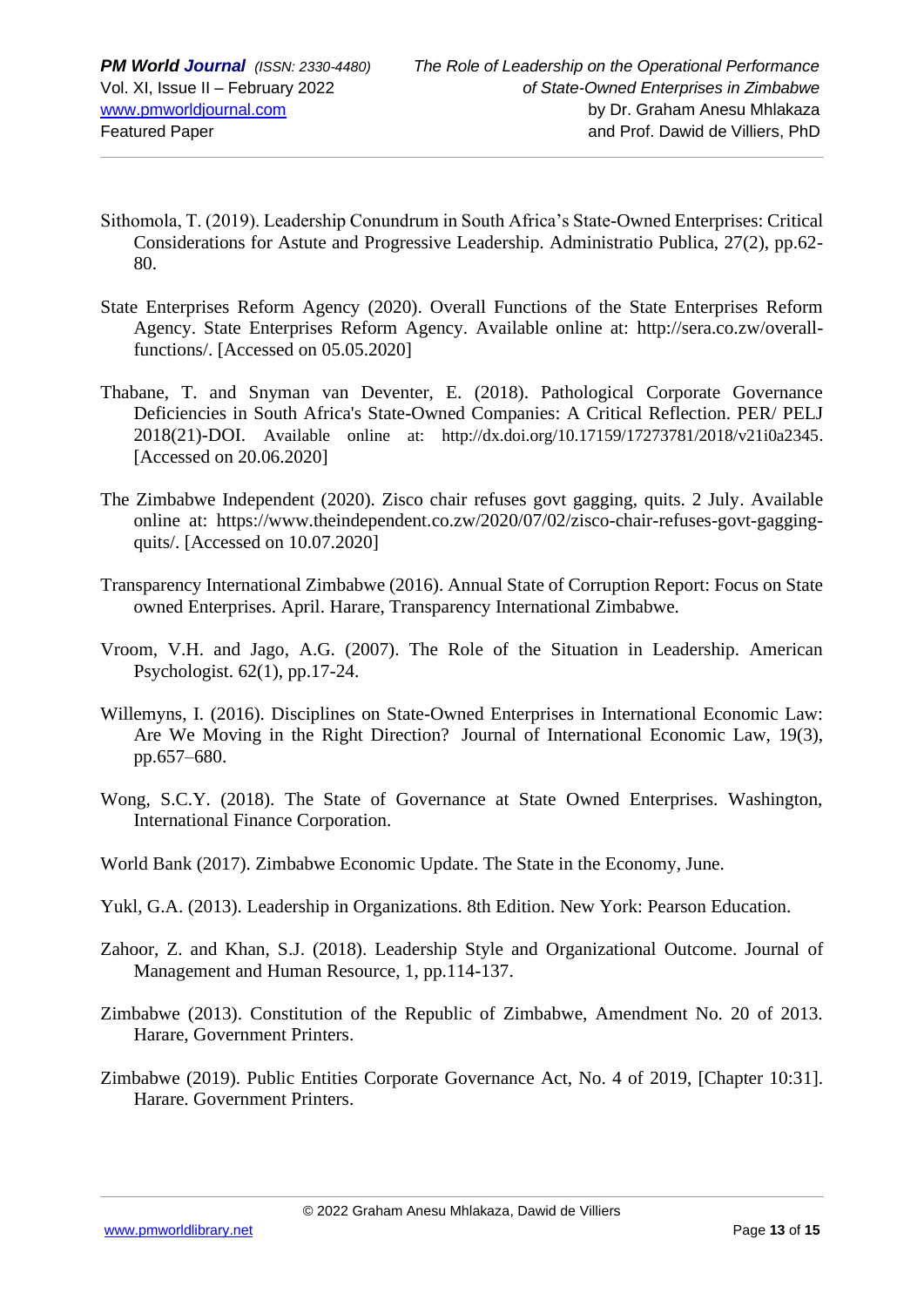# About the Authors



# **Dr. Graham Anesu Mhlakaza**

Harare, Zimbabwe

**Dr Graham Anesu Mhlakaza** is a dynamic corporate strategist with extensive leadership experience in non-profit and commercial roles spanning over 16 years, with a demonstrated track record of delivering productive change and transformation. Dr. Mhlakaza is currently Head, Human Capital of the African Regional Intellectual Property Organization (ARIPO), Harare, Zimbabwe, and a Board Member of VLAM Trust, a charitable organization. He is former Senior Group Human Resources Officer for Amtec Motors (Private) Limited. He is married to Charity, and they are blessed with 3 children – Ian, Ethan and Kaitlyn.

A Chartered Human Resources Practitioner, Dr. Mhlakaza is a fellow of the Chartered Institute of Personnel and Development (FCIPD), the Australian Human Resources Institute (FCPHR), the Institute of People Management of Zimbabwe (FIPMZ), and the International Institute of Directors and Managers (FIIDM). He completed his PhD in Commerce & Administration at Cranefield College, Pretoria, South Africa and holds an Executive MBA Degree from Midlands State University, Zimbabwe. He can be contacted via email at [grahammhlakaza@gmail.com](mailto:grahammhlakaza@gmail.com) or LinkedIn: [linkedin.com/in/graham-mhlakaza.](http://www.linkedin.com/in/graham-mhlakaza)



**Prof Dawid de Villiers** holds a B.A. from Rhodes University (1965), B.A. (Hons) Psychology from the University of South Africa (1966), M.A. Clinical Psychology from Rhodes University